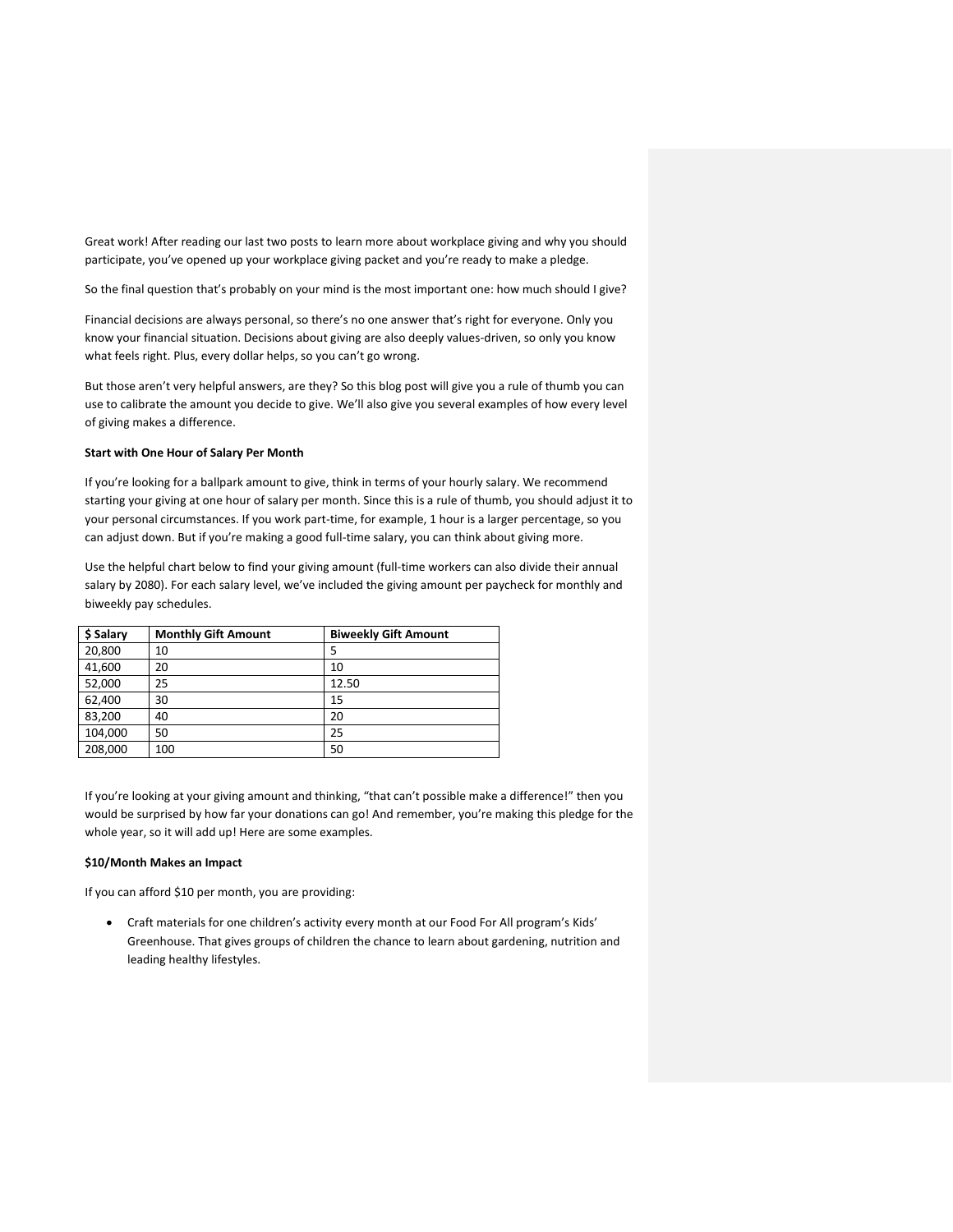• One night of shelter for a family at St. Margaret's Shelter. Spread over a year, your donations give families experiencing homelessness the rare opportunity to sleep under the same roof in a safe, warm and comfortable environment.

One family that benefitted from shelter at St. Margaret's was Jarica and Aaron. The couple lost their housing just after their baby boy was born. They moved between friends' apartments and shelters, but they weren't able to stay in most shelters as a family. The instability also made it hard to move forward. Jarica went to job interviews, but bringing her bags did not help make a good impression. It was also challenging to complete their application for Section 8 housing assistance.

The family was thankful when they eventually qualified for St. Margaret's Shelter. "We have our own space and don't have to sign up to use the bathroom," said Jarica. And the shelter allowed them to improve their situation. "It's so much easier getting a full night's rest." Their time at the shelter helped them get their son a regular schedule and allowed them to finish their Section 8 voucher to move into their own permanent housing.

### **\$25/Month Makes an Impact**

If you can afford \$25 per month, you are providing:

- one dozen diapers each for 5 families at CAPA/PREPARES. Your donation helps low-income families stretch their incomes to feed, clothe and care for their children.
- 1 month of art supplies for children at the Rising Strong program. Your gift provides enriching activities for children to do in daycare while their parents attend treatment for substance use disorders.
- \$100 worth of farmers market produce to low-income families through the Food For All Fresh Bucks program. Fresh Bucks leverages government food assistance programs to boost the buying power of SNAP/EBT benefits.

The Fresh Bucks program makes a powerful impact in rural communities where grocery stores are less accessible. Through Fresh Bucks, shoppers who pay for their produce using a SNAP/EBT card receive a \$2 bonus for every \$5 they spend.

Last year, Catholic Charities established the Fresh Bucks program at the Newport Farmers Market in Pend Oreille County. This farmers market had not always attracted families that use SNAP/EBT, but with the 40 percent premium they earned through Fresh Bucks, the farmers market began to make more economic sense than the grocery store. Since the arrival of Fresh Bucks, the number of children participating in the farmers market has increased.

#### **\$50/Month Makes an Impact**

If you can afford \$50 per month, you are providing: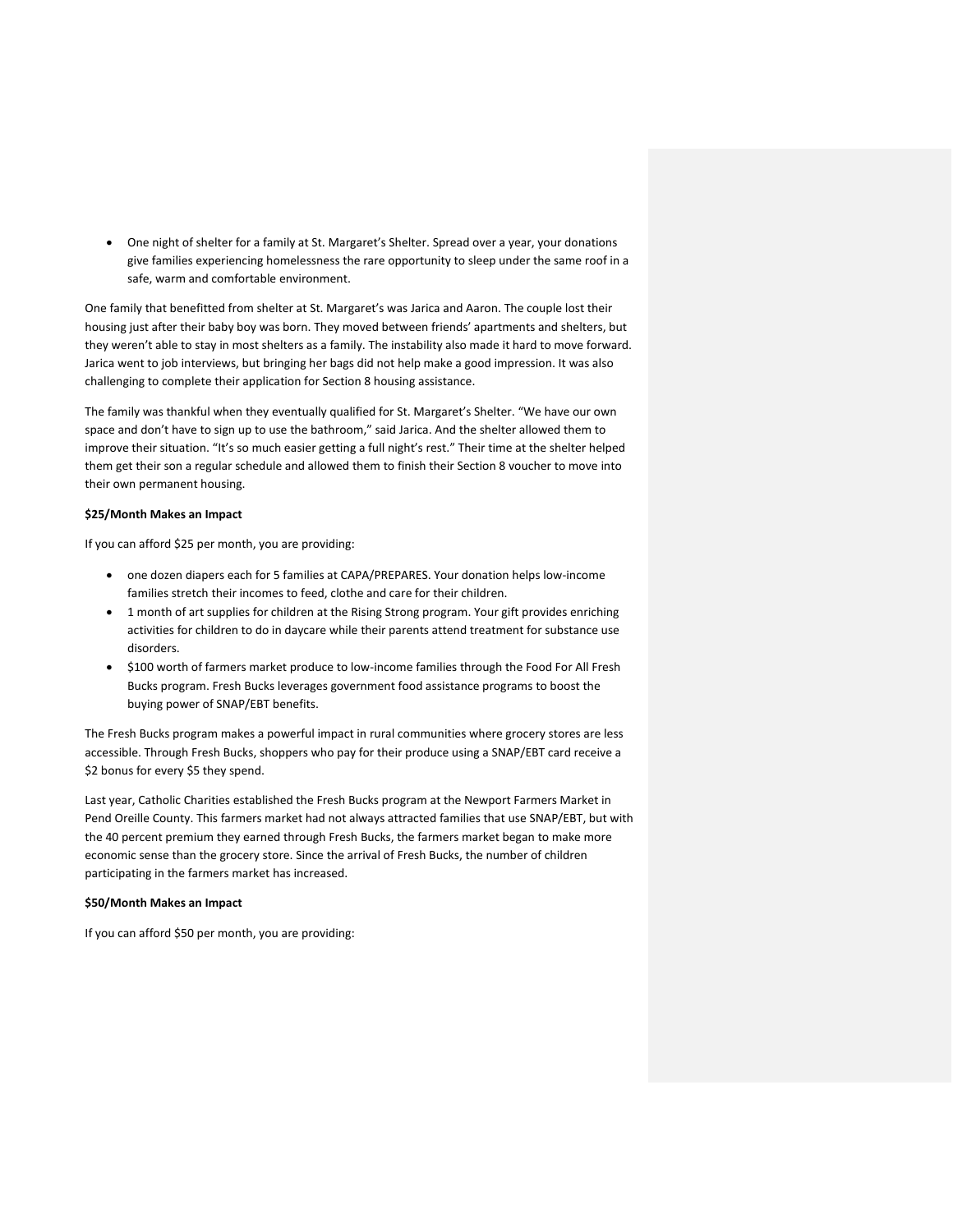- Four crates of produce that will be delivered to homebound senior citizens through Food For All's Produce Delivery program. That means more seniors are getting the help they need to continue living in their own homes.
- 1 month's worth of snacks for the Rising Strong child care room. Your gift provides nutritious snacks to feed children in daycare while their parents attend treatment for substance use disorders.
- 8 weeks one full course of Circle of Security Parenting (COSP) in the CAPA/PREPARES program. That's one set of parents who will get the tools they need to pass on healthy socioemotional habits to their children, helping them grow up feeling secure and confident.

When Shawna\* and her husband separated, her kids got so mad at her she couldn't even take them on errands anymore. When Shawna explained the situation to a staff member at CAPA/PREPARES, she was invited to join a COSP group to learn how to connect with her kids in this emotionally difficult time.

Through the 8-week group, Shawna learned that "I need to acknowledge and 'be with' my kids in their anger," she said. She also realized "that's hard for me because I'm still angry with my mom for when she split with my dad." COSP helped Shawna see the patterns of her childhood so she could avoid passing unhealthy emotional habits to her children.

"It actually gave me hope because I knew I could go back and talk to them later," Shawna said. Even though her kids still get mad about the divorce, Shawna no longer feels overwhelmed by the conversation and can "be with" her children to process their anger.

\*Shawna's story is a composite of real clients' experiences. Her story illustrates the experiences typical in a COSP group.

#### **\$100/Month Makes an Impact**

If you can afford \$100 per month, you are providing:

- 1 month of meals for CAPA/PREPARES' weekly fatherhood group. That gives dads a supportive space where they can learn from each other about the joys and challenges of fatherhood.
- 12 garden tool sets for children to use at a Head Start garden. Your donation gives children the chance to learn about gardening, nutrition and leading healthy lifestyles.
- A new bed for a child in the Rising Strong program. That gives that child their own space where they can feel secure, develop a routine and enjoy the comfort of family life with their parents.

Two of the children who benefit from having their own beds at Rising Strong are Tiffany's two daughters, A and B. Tiffany entered Rising Strong with them after a series of emotionally abusive relationships that deepened her substance use disorder. Substance use caused Tiffany to lose custody of A and B, but was reunified through Rising Strong.

**Commented [BRS1]:** Do they have names? It makes the story feel more full... I can make up if need be